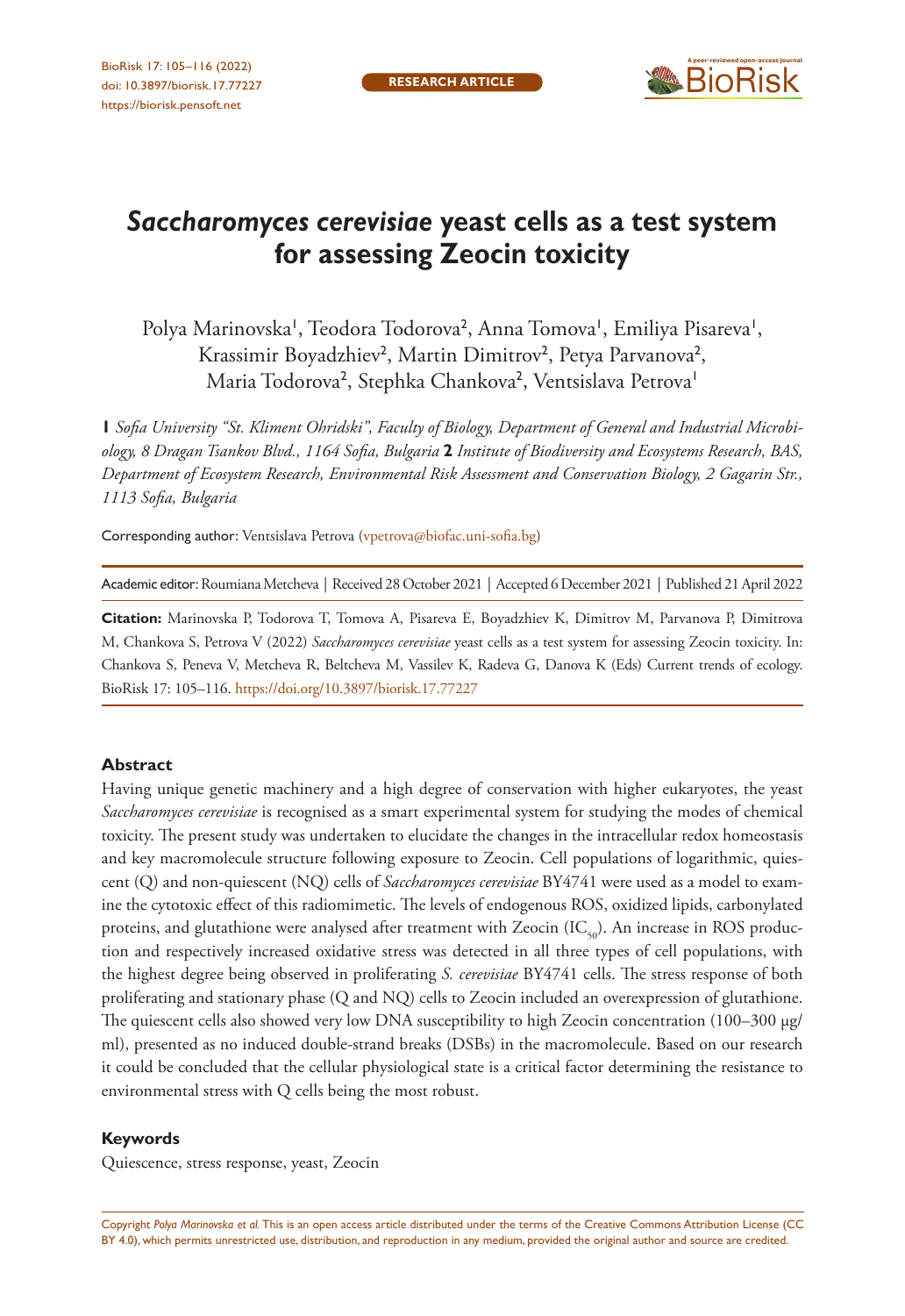#### **Introduction**

The worldwide use of chemicals, drugs and other pharmaceuticals is significant. However, they represent toxic pollutants and their presence in the environment seriously endangers human health. Pharmaceutical residues can interact with biological targets and thus exert their different toxic effects at very low concentrations. These oftenirreversible interactions triggered serious damages in lipids, proteins, and DNA molecules (Farrugia and Balzan 2012). Our ability to predict toxicological outcomes of exposure to drugs as well as understanding the mechanisms underlying toxicity in biological systems are of significant importance for human health and safety. *Saccharomyces cerevisiae* is one of the best-explored models of eukaryotic cells for studying cellular mechanisms that occur under stress conditions. The main advantage of using yeasts in drug testing is the possibility to identify sensitive biomarkers and mechanisms of drug-mediated cell toxicity in the cases when the toxic compounds are still unknown. In addition, *S. cerevisiae* is currently the only system that allows evaluation of all targets in the cell, simultaneously and *in vivo* (Smith et al. 2010). However, most of the yeast-based toxicological studies involve the use of proliferating *Saccharomyces cerevisiae* cells (Gasch et al. 2000; Ericson et al. 2008; Dos Santos et al. 2012; Braconi et al. 2016). Since quiescence is the most common cellular state found on Earth, using *Saccharomyces cerevisiae* in quiescent state will be the more valuable tool for prediction of cellular response to exposure of environmental toxic compounds. Correspondingly, this study compares the toxic response of proliferating and stationary phase (Q and NQ) *S. cerevisiae* BY4741 cells to Zeocin. With its radiomimetic properties, this compound is known to induce single (Miné-Hattab and Rothstein 2013) and double-strand breaks (Chankova et al. 2007; Kopaskova et al. 2012; Todorova et al. 2015a) as well as basic substitutions in the DNA molecule (Guénolé et al. 2013). Moreover, it has been shown that Zeocin has pro-oxidative, mutagenic, and carcinogenic effects in *S. cerevisiae* (Todorova et al. 2015b). Taking this into consideration, we investigated the effect of Zeocin  $(IC_{50})$  on the level of intracellular reactive oxygen species (ROS), total intracellular glutathione, oxidized lipids, and proteins as sensor molecules for measuring induced oxidative stress during drug toxicity. The DNA damaging potential of high concentrations Zeocin on proliferating, Q and NQ cells was also estimated.

#### **Materials and methods**

#### Microorganism and growth conditions

Yeast strain *Saccharomyces cerevisiae* BY4741 (*MATa*; *his3Δ1*; *leu2Δ0*; *met15Δ0*; *ura3Δ0*) was used, obtained from the EUROSCARF Frankfurt collection (Germany). Yeast cells were grown on a liquid YPD medium at 30 °C on a reciprocal shaker (205 rpm) for 168 hours. Samples were withdrawn at exponential (24 hours) and late sta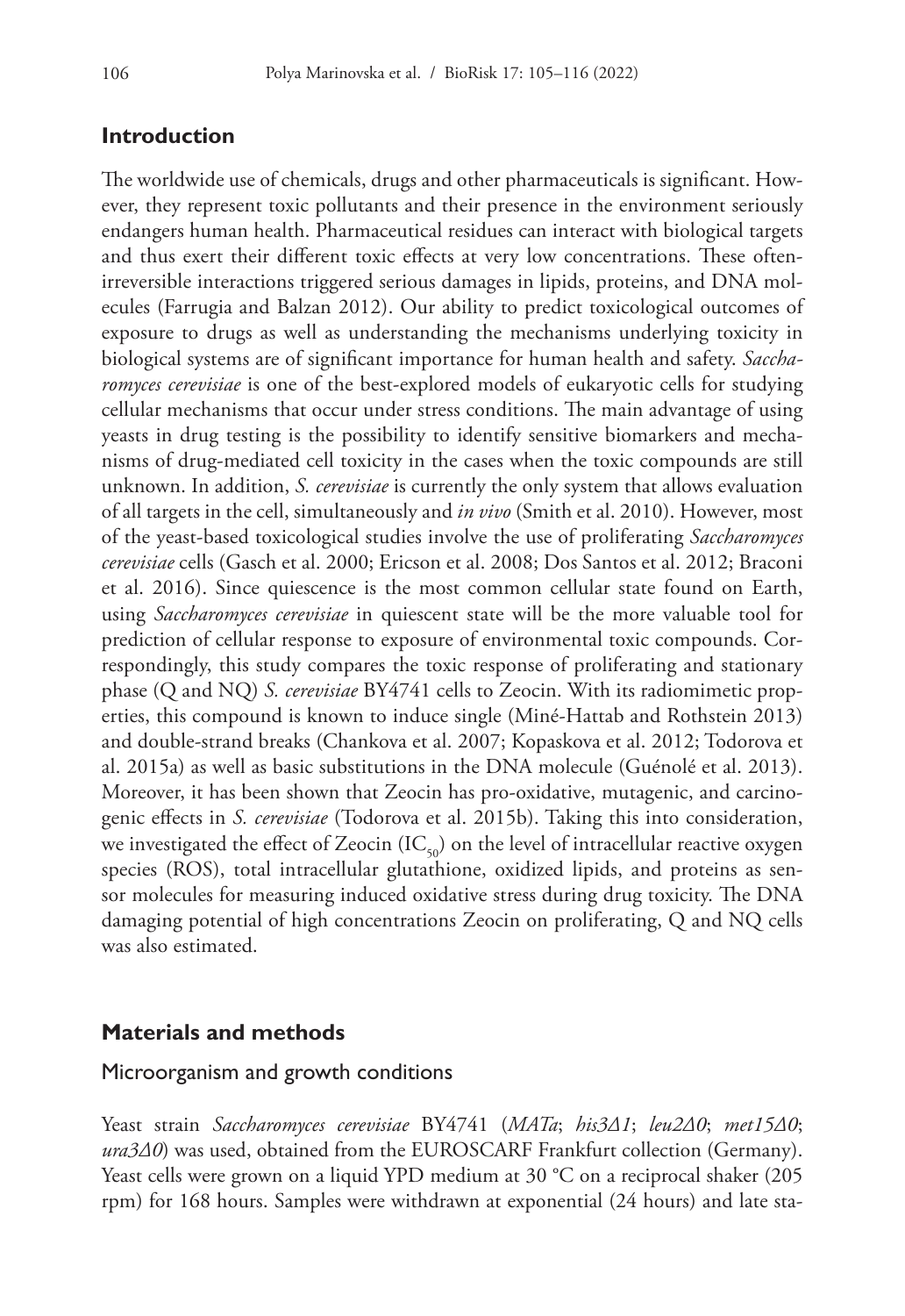tionary phase (168 hours). The biomass was harvested by centrifugation at 5000 rpm for 10 min at 4 °C. The pellet was washed twice with distilled water and used for further analyses.

## Isolation of quiescent  $(G_0, Q)$  and non-quiescent (NQ) cells

Isolation of Q and NQ *S. cerevisiae* BY4741 stationary phase yeast cells (168 h) was performed in Percoll density gradient according to the protocol described by Allen et al. (2006).

## Zeocin treatment

IC<sub>50</sub> dose of Zeocin (Cayman Chemical Company, USA) was previously determined using a spot analysis (Daskalova et al. 2021). The toxic effect of  $IC_{50}$  concentration on the level of intracellular damages was studied after exposure to 50 µg/ml Zeocin. The yeast cells were incubated with the stress-inducing agent for 60 min at room temperature, and then washed twice with distilled water and subjected to disintegration. Different concentrations of Zeocin (100, 200 and 300 µg/ml) were used in the experiments for double-strand breaks (DSBs) detection.

### Disintegration mode

Washed biomass of unexposed and exposed to Zeocin log, Q and NQ cells was mechanically disrupted according to the previously described procedure (Daskalova et al. 2021).

## Biochemical analyses

Protein content was measured by the method of Lowry et al. (1951). The concentration of reactive oxygen species (ROS) was determined by the nitroblue tetrazolium test (NBT) method described by Kostova et al. (2008). The levels of oxidized proteins were assessed following the methodology of Mesquita et al. (2014). Quantitative evaluation of oxidized lipids was done using the method described by Hodges et al. (1999). The concentration of intracellular glutathione was determined using the method of Zhang (2000).

## Constant field gel electrophoresis (CFGE) for detection of double-strand breaks

CFGE was performed as described in Todorova et al. (2015b) and Todorova et al. (2019). Logarithmic, Q, and NQ cell suspensions were treated with different concentrations of Zeocin for 1 min on ice. Cells were centrifuged and included into agarose plugs at concentration  $1\times10^6$  cells/ml. The agarose plugs were then placed in 1 ml of lysis solution (pH = 8) containing proteinase K at final concentration 1 mg/ml. After cell lysis, plugs were washed in Tris- EDTA (pH = 7.5) and inserted into a series of wells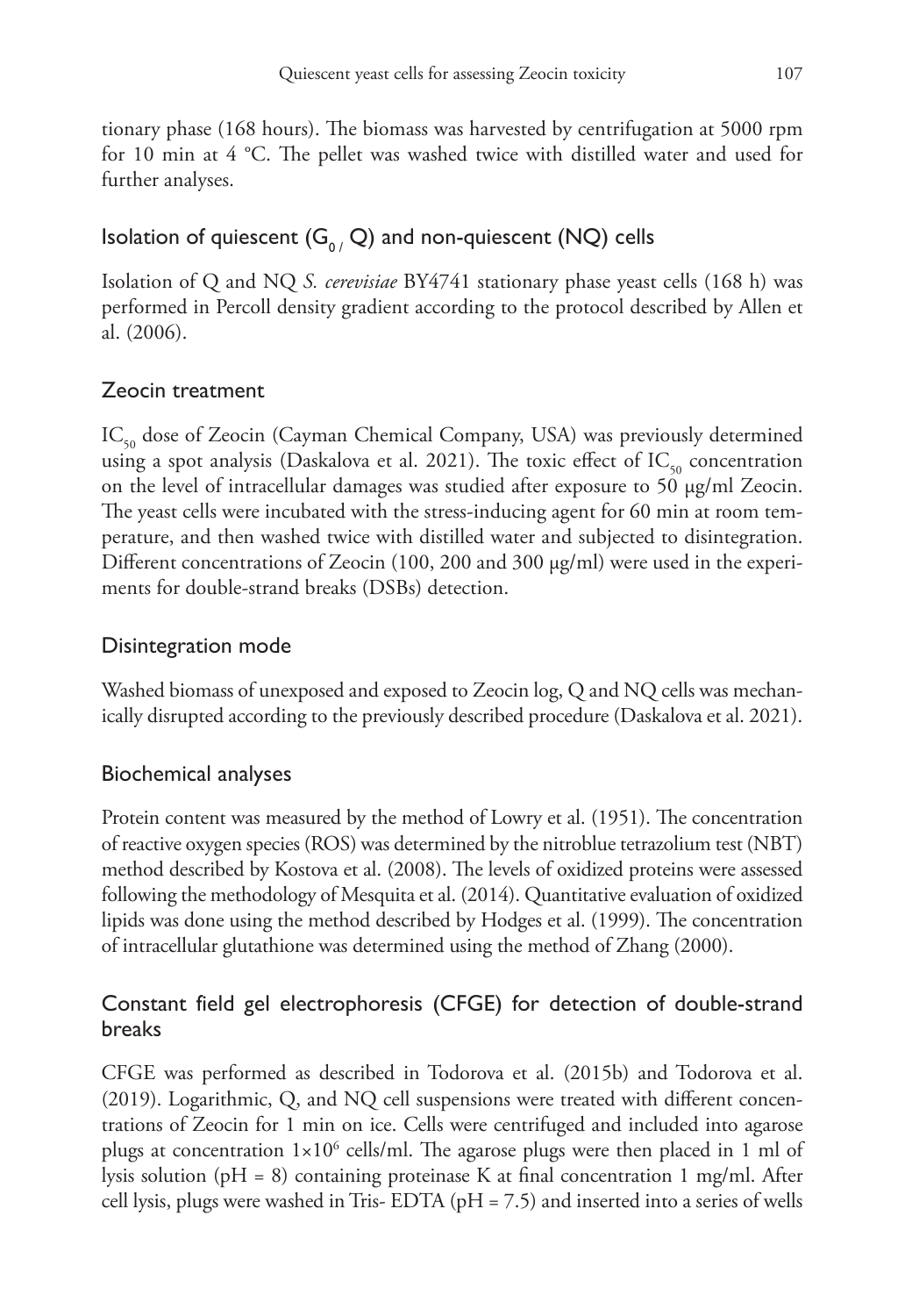in an agarose gel. Electrophoresis conditions were: 40 h at a constant field of 0.6 V/cm (20 V). The levels of induced double-strand breaks (DSBs) represented as a fraction of DNA released (FDR) from the wells were quantified by detecting the ethidium bromide fluorescence using the Gene Tool Analyser G:Box Syngene. To evaluate the repair capacity of cell populations 30 and 60 min recovery time was given after Zeocin treatment.

### **Data analysis**

Used data represent the mean values with Standard error of the mean (±SEM) of three independent experiments. The statistical analysis was performed using MICROSOFT OFFICE 365 EXCEL 2020 software. Differences in means were analysed using Student's t test with independent measures. Differences were considered statistically significant at the  $p < 0.05$  level.

### **Results**

#### ROS levels

A comparative study on the cytotoxic effect of Zeocin in logarithmic, quiescent, and non-quiescent *S. cerevisiae* BY4741 cells has been conducted. After their exposure to 50 µg/ml Zeocin, the induced intracellular changes were determined based on the level of generated reactive oxygen species and their harmful oxidative effect on key cellular macromolecules - proteins and lipids. Results presented in Fig. 1 show the level of accumulated ROS in untreated and Zeocin-treated logarithmic, Q and NQ cells. They clearly indicate that the action of Zeocin leads to an increase in the concentration of toxic radicals in the three types of cells. ROS values measured in treated logarithmic  $(400 \mu M/ml)$  and NQ  $(125 \mu M/ml)$  cells were almost four times higher than those in untreated cells. The lowest increase in the level of ROS (1.5 times) after Zeocin treatment was observed for the quiescence cells.

### Levels of oxidized proteins

Next, the presence of carbonyl groups after exposure to the toxic agent has been studied (Fig.2). Q and NQ cells of *S. cerevisiae* BY4741 exhibited differential responses to the action of Zeocin. The highest increase in the level of carbonyl groups has been observed in  $G_0$  cells – about 3-fold. Logarithmically growing Zeocin-treated cells as well as non-quiescent cells showed a slight increase in the amount of carbonyl groups compared to the control ones.

### Levels of oxidized lipids

The data obtained after the measurement of malonaldehyde equivalents in the three cell types showed that Zeocin could also impair the prooxidant balance and activate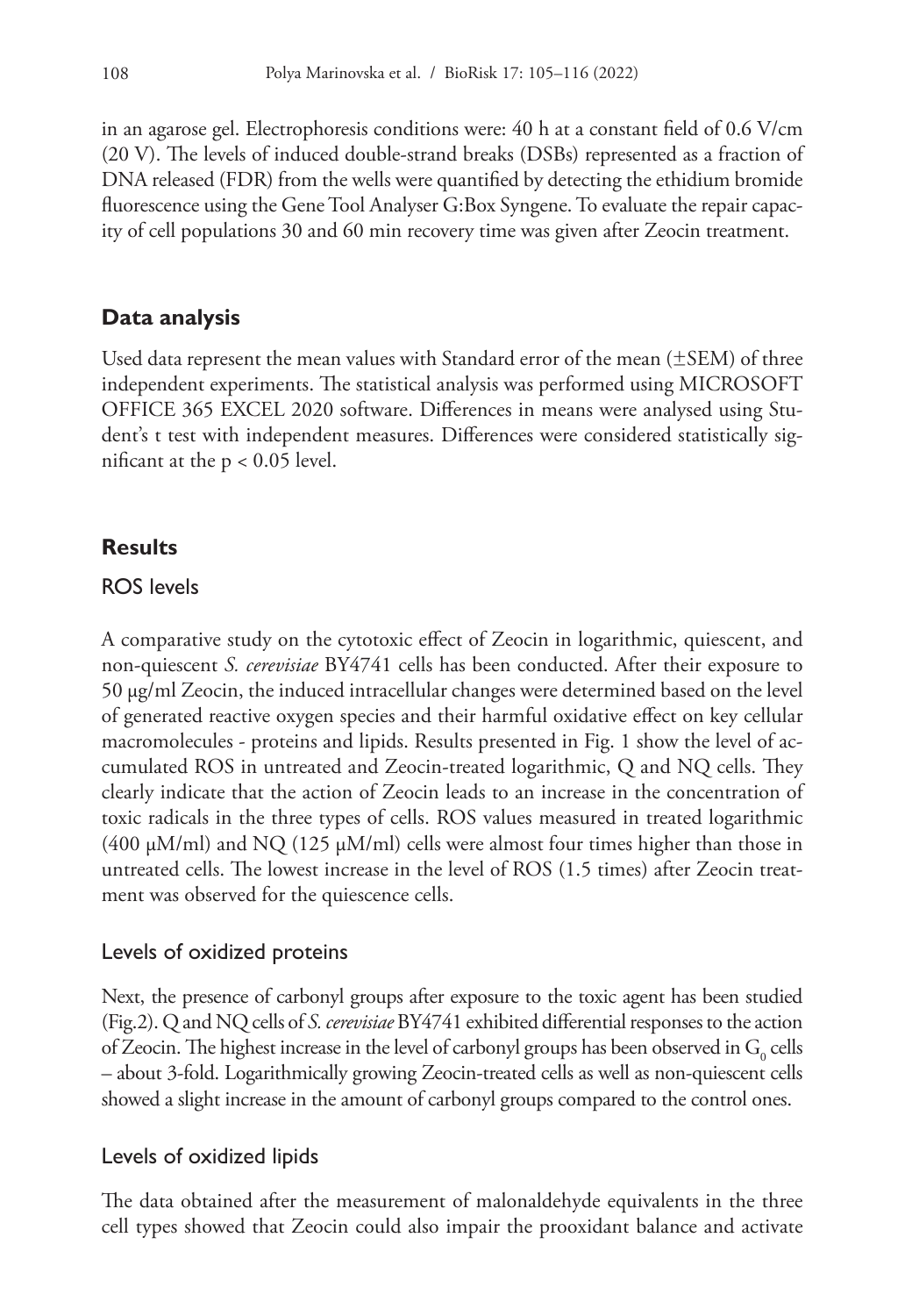

**Figure 1.** Comparative analysis of ROS levels in untreated (control) and Zeocin-treated proliferating, Q and NQ cells of *S. cerevisiae* BY4741. Each value represents the mean ± SEM (n = 3). Significant differences (\*  $p < 0.05$ ; \*\*  $p < 0.001$ ) are presented.



**Figure 2.** Comparative analysis of carbonylated proteins in untreated (contol) and Zeocin-treated logarithmic, Q and NQ cells of *S. cerevisiae* BY4741. Each value represents the mean ± SEM (n = 3). Significant differences (\* p <  $0.05$ ; \*\* p <  $0.001$ ) are presented.

the process of lipid peroxidation (Fig. 3). The higher levels of oxidized lipids were observed in both Zeocin-treated proliferating and quiescent cells (1.88 and 1.4 nmol/ mol, respectively). On the contrary, non-quiescent cells showed a very low level of lipid peroxidation whether or not they are treated with Zeocin.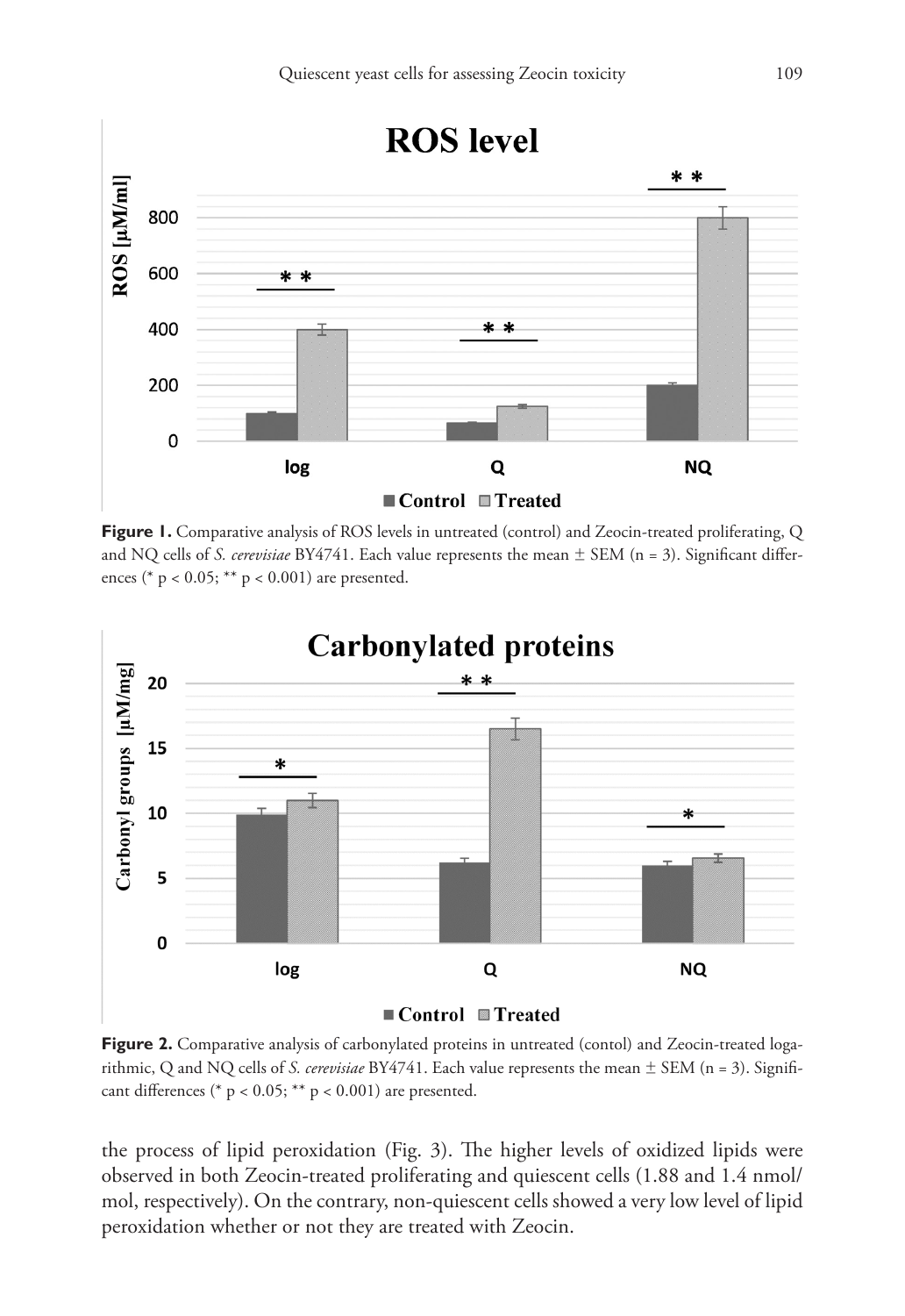

**Figure 3.** Comparative analysis of oxidized lipids in untreated (control) and Zeocin-treated Log, Q and NQ cells of *S. cerevisiae* BY4741. Each value represents the mean ± SEM (n = 3). Significant differences (\* p < 0.05; \*\* p < 0.001) are presented.

#### Intracellular glutathione levels

We also sought to investigate the effect of the radiomimetic Zeocin on the non-enzymatic defence mechanisms, in particular, glutathione. Obtained results revealed that the total levels of this tripeptide in all the treated yeast cell populations were higher compared to the control ones. The most significant increase was observed in proliferating cells - about 2.5 times (Fig. 4).

#### Spontaneous levels of double-strand breaks

The spontaneous DSB levels were found to depend on the growth phase. Around 1.5-fold higher DSBs levels were measured in non-quiescent cells compared to the logarithmic and quiescent ones (Fig. 5). No statistically significant difference was calculated between the DSB levels in logarithmic and quiescent cells.

### Zeocin induced double-strand breaks

Furthermore, the growth phase was estimated as a very important factor for the DNA susceptibility of *S. cerevisiae* to Zeocin (Fig. 6). Approximately similar statistically significant response measured as DSB induction was measured in both logarithmic (Fig. 6 A, D) and non-quiescent cells (Fig. 6 C, D). The DSBs in logarithmic cells did not differ statistically from those in the non-quiescent cells. However, no significant effect of this radiomimetic has been observed in quiescent cells, regardless of the applied concentration (Fig. 6 B, D). The DSB levels were comparable with those in untreated cells.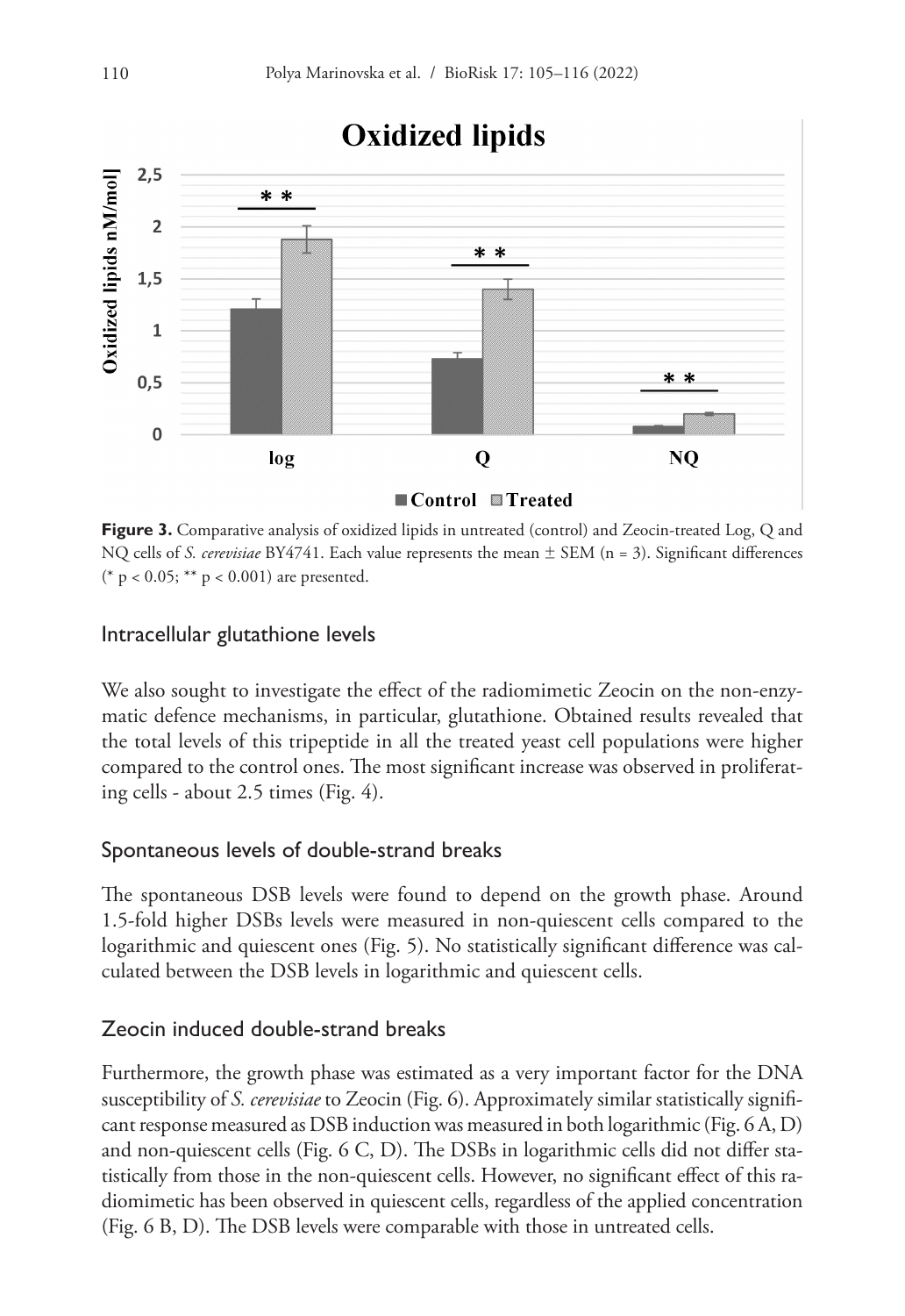

Figure 4. Comparative analysis of the amount of total glutathione in untreated (control) and Zeocintreated Log, Q and NQ cell of *S. cerevisiae* BY4741. Each value represents the mean ± SEM (n = 3). Significant differences (\* p < 0.05; \*\* p < 0.001) are presented.



**Figure 5.** Spontaneous levels of DBSs depending on the growth phase. Error bars represent standard error of the mean from at least three independent experiments. Where no error bars are evident, they are equal of less than the symbols. Statistical significance of differences is indicated with an asterisk (\*\*  $p < 0.01$ ; ns  $p > 0.05$ ).

#### Repair capacity depending on the growth phase

The best expressed repair capacity was calculated for the logarithmic cells when 60 min recovery time was given. On the other side, NQ cells were found unable to repair Zeocin induced DSBs despite the recovery time (Table 1). It was not possible to calculate repair capacity of Q cells, having in mind that no statistically significant increase of DSBs was measured after the treatment with different Zeocin concentrations.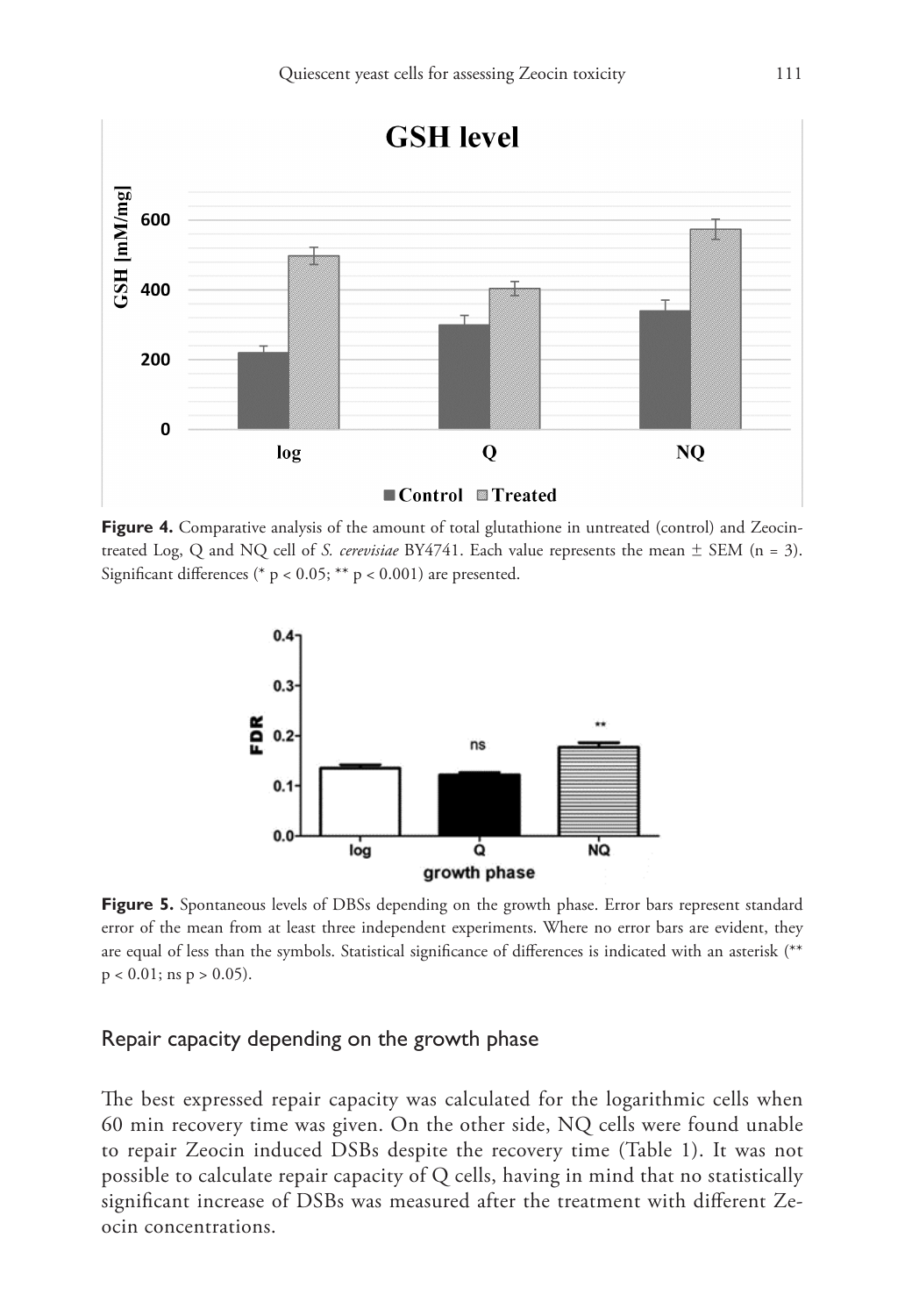

**Figure 6.** DSBs induced in *S. cerevisiae* BY4741, depending on growth phases after Zeocin treatment in a concentration range  $100-300 \mu g/ml$  **A** cells in logarithmic phase **B** quiescent cells **C** non-quiescent cells. 1, 2 - control; 3, 4 - treatment with 100 µg/ml Zeocin; 5, 6 - treatment with 200 µg/ml Zeocin; 7, 8 - treatment with 300 µg/ml Zeocin **D** induction of DSBs after treatment with different concentrations of Zeocin calculated as FDR. The significance in the differences where ns  $p > 0.05$ , \*\*p < 0.01. Where no error bars are evident, they are equal or less than the symbols.

**Table 1.** Repair capacity of logarithmic and non-quiescent cells calculated after the treatment with Zeocin at concentrations 100, 200 and 300 µg/ml with 30- and 60-min recovery time.

|     | Logarithmic<br>Recovery time (min) |      | Non-quiescent<br>Recovery time (min) |      |
|-----|------------------------------------|------|--------------------------------------|------|
|     |                                    |      |                                      |      |
| 100 | 1.25                               | 1.41 | 0.84                                 | 0.87 |
| 200 | 2.41                               | 1.86 | 1.20                                 | 1.02 |
| 300 | 2.29                               | 3.21 | 0.99                                 | 0.88 |

### **Discussion**

Currently, the yeast *Saccharomyces cerevisiae* remains one of the highly important experimental models in the field of toxicogenomics. Studying the biology of yeast cells, especially those in quiescence, could reveal the potential of this microorganism for investigating the cellular response to a particular environment. The evaluation of toxicological response and stress mechanisms in this microorganism could further be helpful in the clarification of equivalent mechanisms in higher eukaryotes. The environmental conditions can change dramatically, which includes progressive depletion of nutrients, rising ambient temperatures, or sudden contamination with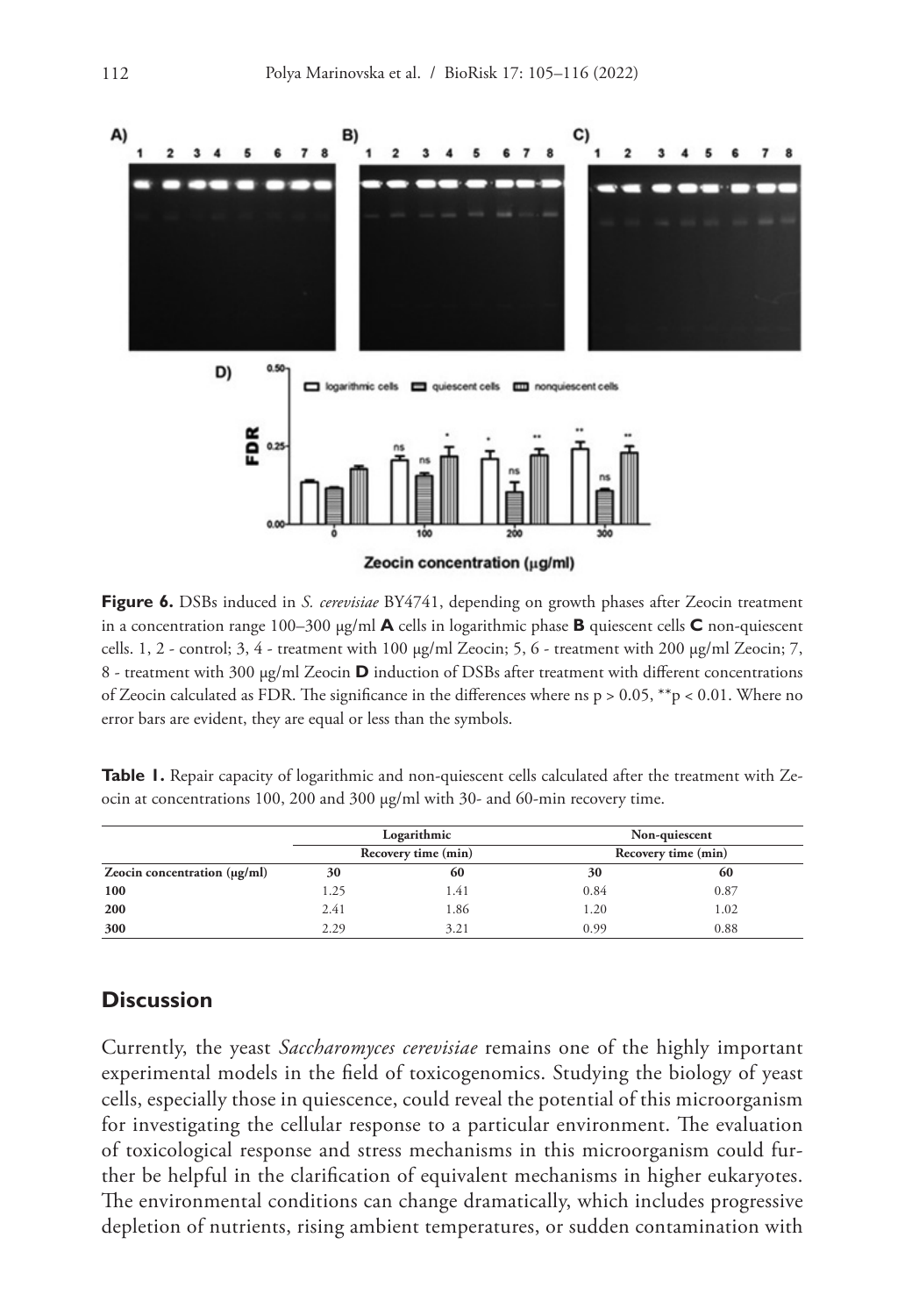xenobiotics. Regardless of their nature, such changes in the environment invariably cause stress to the organisms, to which they must effectively adapt in order to survive. This stress is often associated with ROS accumulation (Avery 2011). Results obtained through this study confirmed that the exposure to Zeocin led to disturbance of the cellular redox balance and induced an increase in the levels of toxic oxygen radicals independently of the growth phase. The fraction of NQ cells probably rapidly lost the ability to divide and accumulated almost 4 times higher levels of ROS (Fig.1). Meanwhile, the stationary cells which have entered in  $\mathrm{G}_{{}_{0}}$  cell cycle, showed significantly higher resilience to the effect of Zeocin. The treatment with this toxic chemical led to only a 2-fold increase in the levels of ROS, which was probably due to their specific morphological and physiological properties. It was well-known that *S. cerevisiae* quiescent cells are characterised by thicken cell walls, condensed chromosomes and increased termo- and osmotolerance (Gray et al. 2004). On the other hand, the NQ cells differ significantly, possessing genomic instability, being easily lysed, and providing nutrients for those cells entering  $G_0$ (Aragon et al. 2008). As regards the logarithmic cells, they are characterised by higher metabolic activity, elevated ROS levels and respectively increased susceptibility to toxic compounds, in that case Zeocin (Cabral et al. 2003).

A direct indicator of the onset of the redox balance disturbance is the appearance of carbonyl groups in the proteins. Oxidative damage to proteins affects the processes maintaining the cellular homeostasis, which compromises their viability (Farrugia and Balzan 2012). In this respect as the Q-cells were characterised by very low metabolic levels and lower ability to sequestered damaged molecules, the observed elevated oxidative modifications in their proteins was not surprising. This might be also due to the coordinated toxic effects of Zeocin, and stress caused by the lack of nutrients in the environment. In NQ cells, the amount of carbonylated proteins after treatment with Zeocin was comparable to that in control cells  $-6.56$  and  $6.06 \mu\text{M/mg}$ , respectively (Fig. 2). This indicated that here the appearance of oxidized proteins is rather a consequence of the physiological state of the cell population and is not directly resulting from the Zeocin-induced oxidative stress.

The measured higher intracellular concentration of malonaldehyde in Zeocin exposed cells further confirmed that one of the cytotoxic effects of this antibiotic was related to the induction of oxidative stress in the cell. It resulted in impairment of membrane functionality and permeability, probably causing the release of the intracellular content (Hodges et al. 1999). Obviously, when the metabolic activity of the cell is higher and the transport across the membrane - dynamic, the yeast cells are more vulnerable to the action of xenobiotics, including the Zeocin. This eventually explains the measured excess levels of oxidized lipids in the logarithmic cells comparing to the Q and NQ ones (Fig. 3).

To prevent the unbalanced accumulation of ROS and consecutive cellular damages, yeast cells react with specific induction of both non-enzymatic and enzymatic antioxidant defence mechanisms. Key molecule acting as first line of defence against oxidative injuries is the glutathione. That is why the total intracellular amount of this tripeptide is an important parameter for measuring the oxidative stress levels. In this study we confirmed that after exposure to  $IC_{50}$  Zeocin the three types of yeast populations showed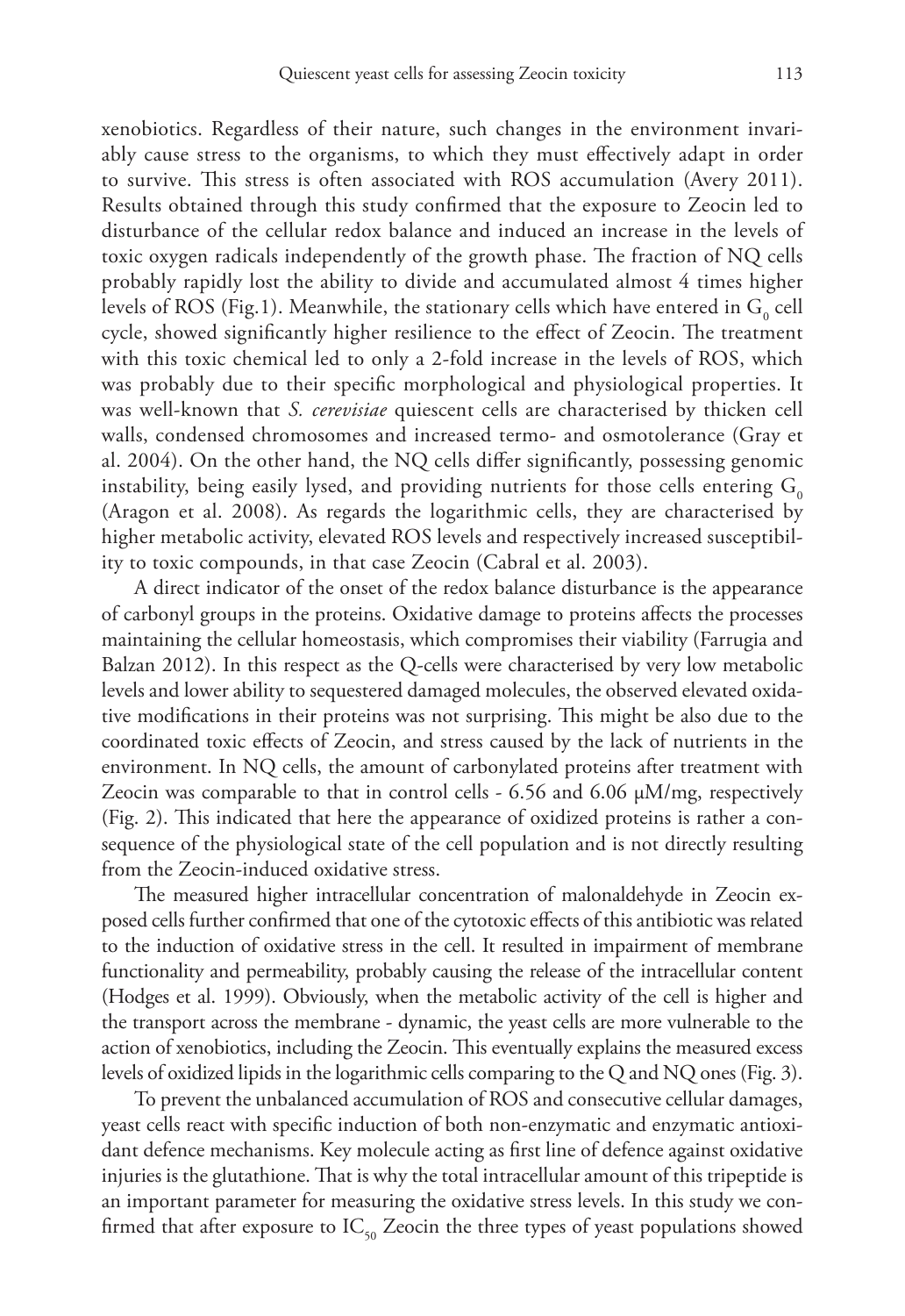increased intracellular levels of glutathione ranging from 1.5-fold (for Q cells) to 2.5 fold (for logarithmic cells) (Fig. 4). Having in mind that in actively proliferating cells the rate of transcription and translation are the highest, it is not surprising that in these yeast populations the biosynthesis of glutathione was augmented with more than 100%. By contrast, in quiescent yeast cells, characterised by very low metabolic profile, the measured increase in glutathione is only about 30%. These findings also correlated with the observed tendency in the intracellular ROS levels of the studied yeasts. Nonquiescent cells had the highest measured concentrations of glutathione possibly related with the excess levels of intracellular ROS in general (Aragon at al. 2008).

Furthermore, this study aimed to assess the potential of Zeocin to induce DNA doublestrand breaks (DSB) in dependence to the growth phase. The highest levels of spontaneous DSBs were observed in non-quiescent cell. Such results are not surprising, considering the fact that they represent the fraction of stationary cells having very low ability to reproduce and tendency to enter apoptosis. Such differences in the spontaneous DSB levels being dependent on the growth phase were also observed previously in other strains of *S. cerevisiae* (Todorova et al. 2015b, 2019). The statistically significant induction of DSB in logarithmic cells after the treatment with concentrations equal or higher than 200 µg/ml Zeocin is in a good correspondence with the one obtained on strain D7ts1 (Todorova et al. 2019). In late stationary cells significantly higher levels of DSBs were detected in comparison with those in exponential and early stationary cells. However, the entrance into  $\mathrm{G}_{\mathrm{0}}$  cell cycle considerably affects the levels of DSB, rendering quiescent cells with a low susceptibility to DNA damages. When Zeocin is used as an inducing agent for DSB formation the tendency has been preserved. Most robust to its action were the cells already entered the  $\mathrm{G}_{_{0}}$  state. A possible explanation for their resistance to this radiomimetic chemical could be again assigned to their specific cellular features. As mentioned above they are characterised by thickened cell walls, highly condensed chromosomes and, as a result, restricted ability of the Zeocin to penetrate the cell and reach its target molecule (Gray et al. 2004; Allen et al. 2006).

#### **Conclusions**

The comparative analysis of different yeast cell populations – logarithmic, quiescent, and non-quiescent – revealed that the cellular physiological state is a critical factor determining the resistance to xenobiotics. More robust to Zeocin exposure were the quiescent cells showing lower levels of ROS and DSBs. By contrast, the logarithmically grown yeasts are more susceptible to the action of this compound with observed higher damages in DNA, proteins and lipids.

#### **Dataset deposition**

The data underpinning the analysis reported in this paper are deposited at Figshare at [https://figshare.com/s/e89e88bfc6f1247a4755.](https://figshare.com/s/e89e88bfc6f1247a4755)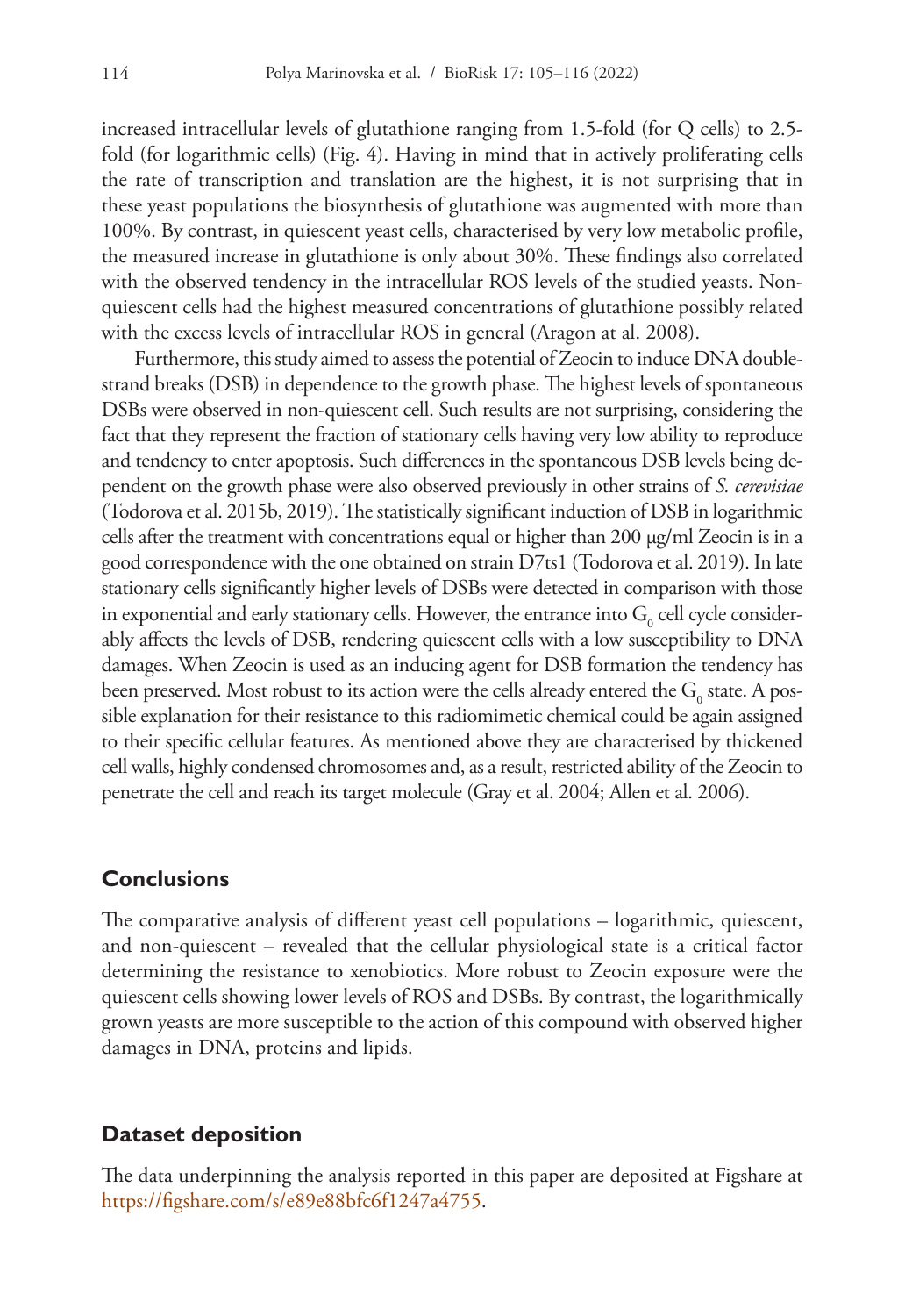#### **Acknowledgement**

This work was supported by a grant from the National Science Fund, Ministry of Education and Science, Project No. DH11/10 – 15.12.2017.

#### **References**

- Allen C, Büttner S, Aragon AD, Thomas JA, Meirelles O, Jaetao JE, Benn D, Ruby SW, Veenhuis M, Madeo F, Werner-Washburne M (2006) Isolation of quiescent and nonquiescent cells from yeast stationary-phase cultures. The Journal of Cell Biology 174(1): 89–100. <https://doi.org/10.1083/jcb.200604072>
- Aragon D, Rodriguez LA, Meirelles O, Roy S, Davidson SG, Tapia HP, Allen C, Joe R, Benn D, Werner-Washburne M (2008) Characterization of differentiated quiescent and nonquiescent cells in yeast stationary-phase cultures. Molecular Biology of the Cell 19(3): 1271–1280.<https://doi.org/10.1091/mbc.e07-07-0666>
- Avery SV (2011) Molecular targets of oxidative stress. The Biochemical Journal 434(2): 201– 210.<https://doi.org/10.1042/BJ20101695>
- Braconi D, Bernardini G, Santucci A (2016) *Saccharomyces cerevisiae* as a model in ecotoxicological studies: A post-genomics perspective. Proteomics 137: 19–34. [https://doi.](https://doi.org/10.1016/j.jprot.2015.09.001) [org/10.1016/j.jprot.2015.09.001](https://doi.org/10.1016/j.jprot.2015.09.001)
- Cabral MG, Viegas CA, Teixeira MC, Sá-Correia I (2003) Toxicity of chlorinated phenoxyacetic acid herbicides in the experimental eukaryotic model *Saccharomyces cerevisiae*: Role of pH and of growth phase and size of the yeast cell population. Chemosphere 51(1): 47–54. [https://doi.org/10.1016/S0045-6535\(02\)00614-8](https://doi.org/10.1016/S0045-6535(02)00614-8)
- Chankova SG, Dimova E, Dimitrova M, Bryant PE (2007) Induction of DNA double-strand breaks by eocin in *Chlamydomonas reinhardtii* and the role of increased DNA doublestrand breaks rejoining in the formation of an adaptive response. Radiation and Environmental Biophysics 46(4): 409–416.<https://doi.org/10.1007/s00411-007-0123-2>
- Daskalova A, Petrova V, Velkova L, Kujumdzieva A, Tomova A, Voelter W, Dolashka P (2021) Investigation of protein expression of *Saccharomyces cerevisiae* cells in quiescent and proliferating state before and after toxic stress. Biotechnology & Biotechnological Equipment 35: 366–376.<https://doi.org/10.1080/13102818.2021.1879677>
- Dos Santos S, Teixeira MC, Cabrito TR, Sá-Correia I (2012) Yeast Toxicogenomics: Genome-Wide Responses to Chemical Stresses with Impact in Environmental Health, Pharmacology, and Biotechnology. Frontiers in Genetics 3: е63.<https://doi.org/10.3389/fgene.2012.00063>
- Ericson E, Gebbia M, Heisler LE, Wildenhain J, Tyers M, Giaever G, Nislow C (2008) Offtarget effects of psychoactive drugs revealed by genome-wide assays in yeast. PO Genetics 4: e1000151.<https://doi.org/10.1371/journal.pgen.1000151>
- Farrugia G, Balzan R (2012) Oxidative stress and programmed cell death in yeast. Frontiers in Oncology 2: е64.<https://doi.org/10.3389/fonc.2012.00064>
- Gasch PA, Spellman TP, Kao MC, Carmel-Harel O, Eisen BM, Storz G, Botstein D, Brown OP (2000) Genomic expression programs in the response of yeast cells to environmen-